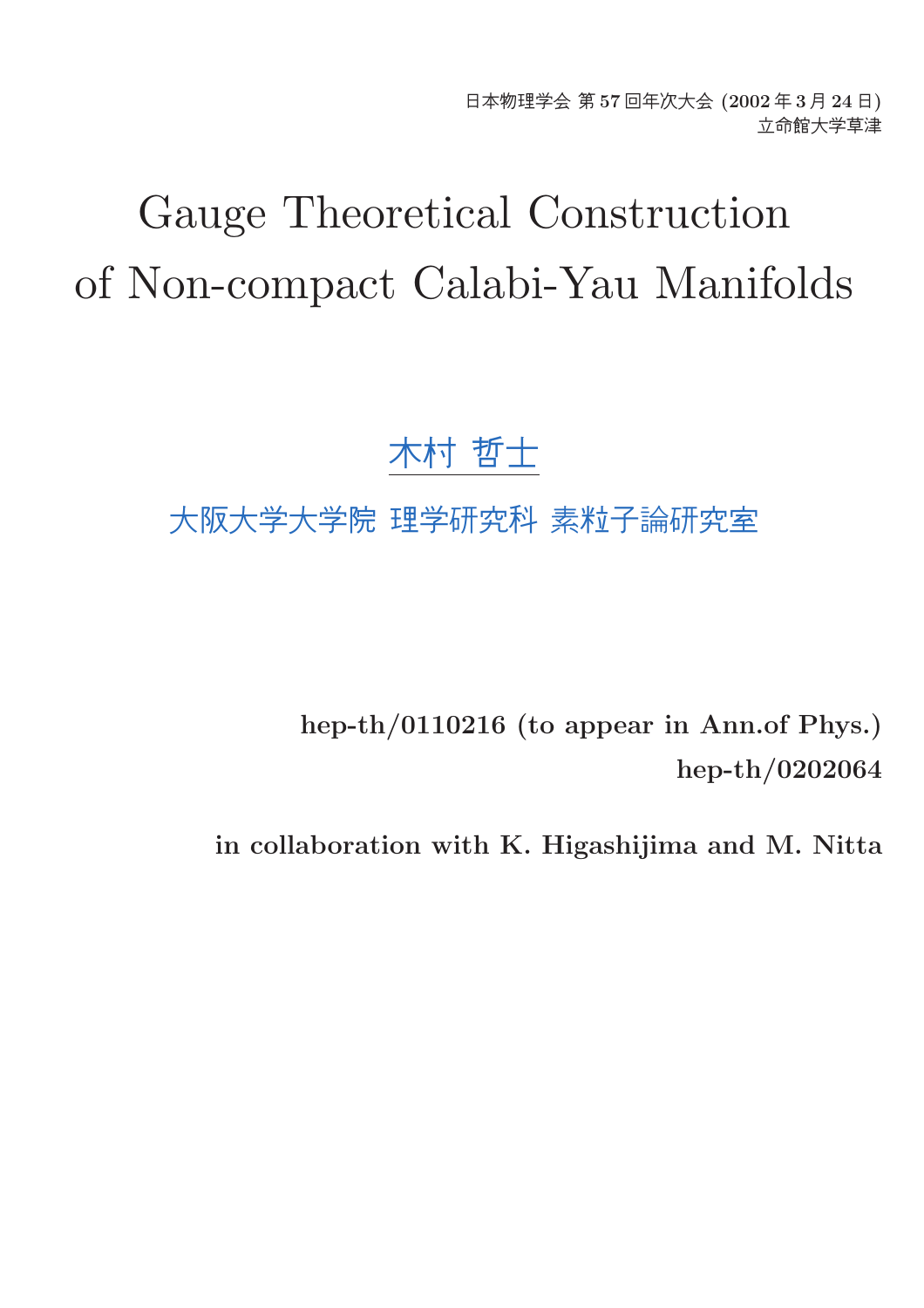#### **INTRODUCTION**

1-loop 繰り込みで有限な SUSY Nonlinear Sigma Model の探求 Ricci-flat Kähler 多様体 (coset construction)

Non-compact Calabi-Yau 多様体を構成

SNLSM as Gauge Theories (compact Kähler) を応用

# ⇓

Complex Line Bundle の出現, 特に

Hermitian Symmetric Spaces

 $+$ 

complex line

total 空間は 特異点が回避されている多様体とみなされる

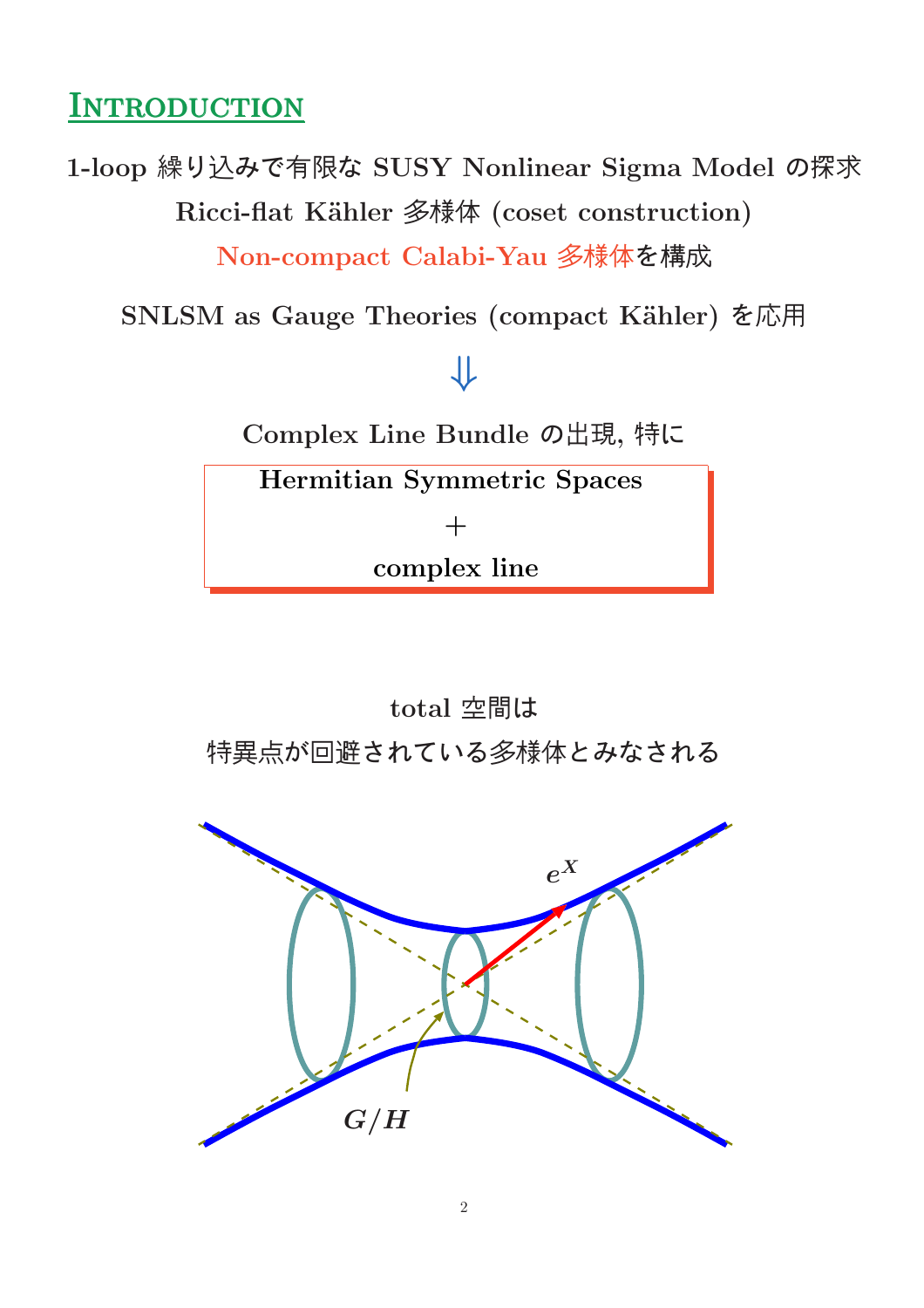## COMPACT KÄHLER MANIFOLDS

Projective space:  $\mathbb{C}P^{N-1} =$  $\boldsymbol{SU(N)}$  $SU(N-1)\times U(1)$ 

$$
\begin{array}{rcl}\n\mathbb{C}^N & \ni & \vec{\phi}^T \ = \ (\phi^1, \phi^2, \cdots, \phi^N) \ = \ \phi^1 \big( 1, \varphi^2, \cdots, \varphi^N \big) \\
\uparrow & \uparrow \\
(\phi^1 \neq 0 \,, \ \phi^{k+1} / \phi^1 = \varphi^k) \qquad \qquad \text{gauged} \qquad \mathbb{C} P^{N-1}\n\end{array}
$$

(Kähler potential)  $K = \phi^{\dagger} \phi e^V - cV \longrightarrow c \log\{1 + \varphi^{\dagger} \varphi\}$  $V: U(1)^{\mathbb{C}}$  vector superfield

$$
\text{Grassmannian: } G_{N,M} = \frac{U(N)}{U(N-M) \times U(M)}
$$

$$
\Phi = (\Phi_{Ab}) = \begin{pmatrix} 1_M \\ \varphi_{Aa} \end{pmatrix} (\Phi_{ab})
$$

 $G_{N,M}$  gauged

$$
K \;=\; \operatorname{tr}(\Phi^{\dagger} \Phi e^V) - c \operatorname{tr} V \;\longrightarrow\; c \log \det \left\{ 1_M + \varphi^{\dagger} \varphi \right\}
$$
  

$$
V: \; U(M)^{\mathbb{C}} \text{ vector superfield}
$$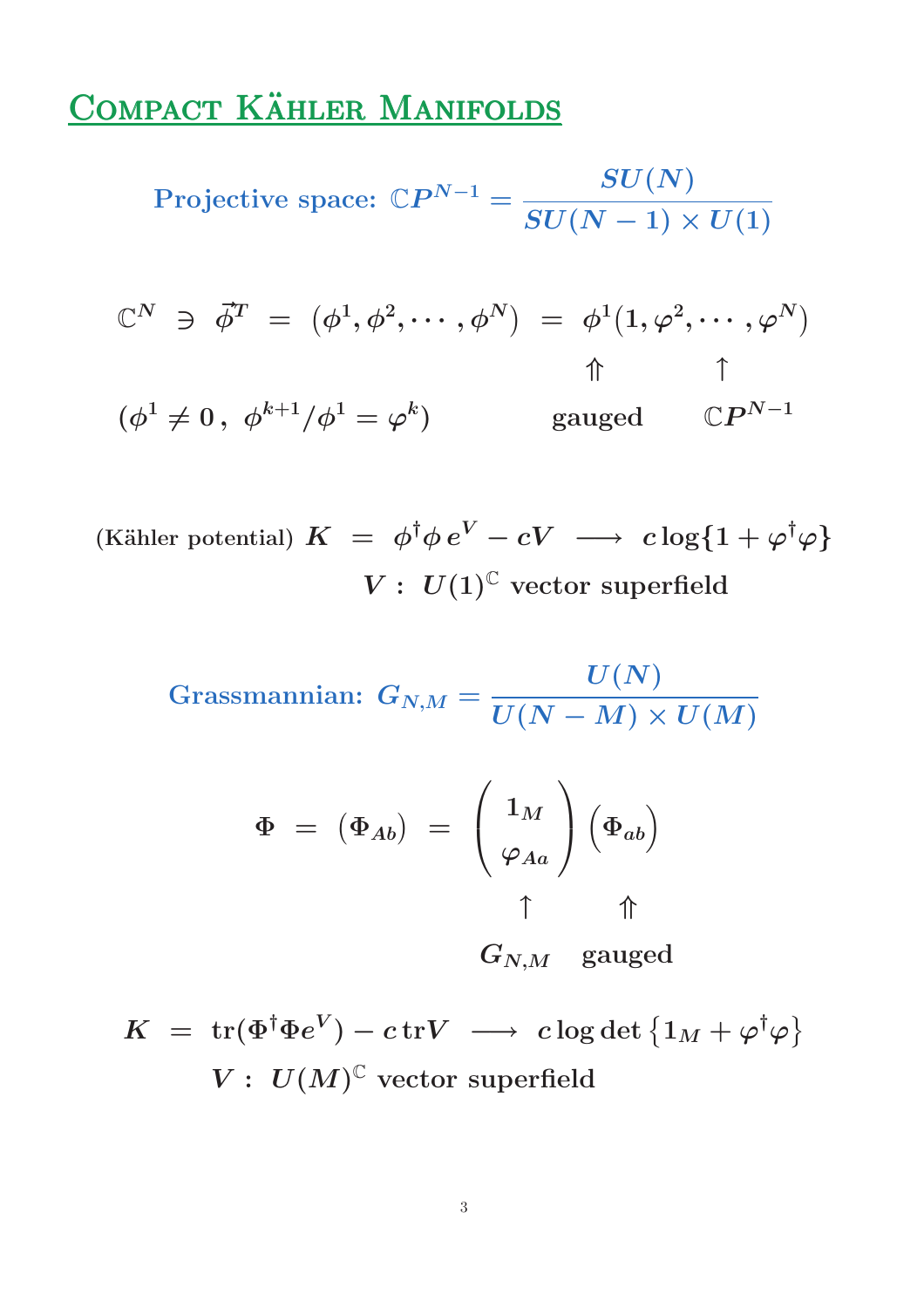#### NON-COMPACT MANIFOLDS

 $U(1)^{\mathbb{C}}$  群を ungauged して non-compact 多様体にする

line bundle over  $G_{N,M}$ :

general  $U(M)$  gauge symmetric Lagrangian:

$$
\mathcal{K}_0(\Phi,\Phi^\dagger,V)=f(\text{tr}(\Phi^\dagger\Phi e^V))-c\,\text{tr} V
$$

 $f:\text{tr}(\Phi^\dagger \Phi e^V)$  の任意関数,  $V=V^aT_a,$   $T_a\in U(M)$  $c$  : FI constant  $\rightarrow$  real superfield  $C$  に格上げ

$$
\Downarrow
$$
  
\n
$$
\lceil \partial \mathcal{L} / \partial C = -\text{tr} V = 0 \rceil \Rightarrow \lceil U(M)^{\mathbb{C}} \rightarrow SU(M)^{\mathbb{C}} \rceil
$$
  
\n
$$
\mathcal{K}_0 \equiv \mathcal{K}(X) , \quad X = \log \det \Phi^{\dagger} \Phi
$$
  
\n
$$
\frac{C \; \&\text{if} \lambda = U(1)^{\mathbb{C}} \; \text{if} \lambda \& \text{ungauged}}
$$

$$
\Phi=\sigma\left(\frac{1_M}{\varphi_{Aa}}\right),\hspace{2mm} \sigma\in\mathbb{C}^1\;\;\Longrightarrow\;\;X=M^2\log|\sigma|^2+K
$$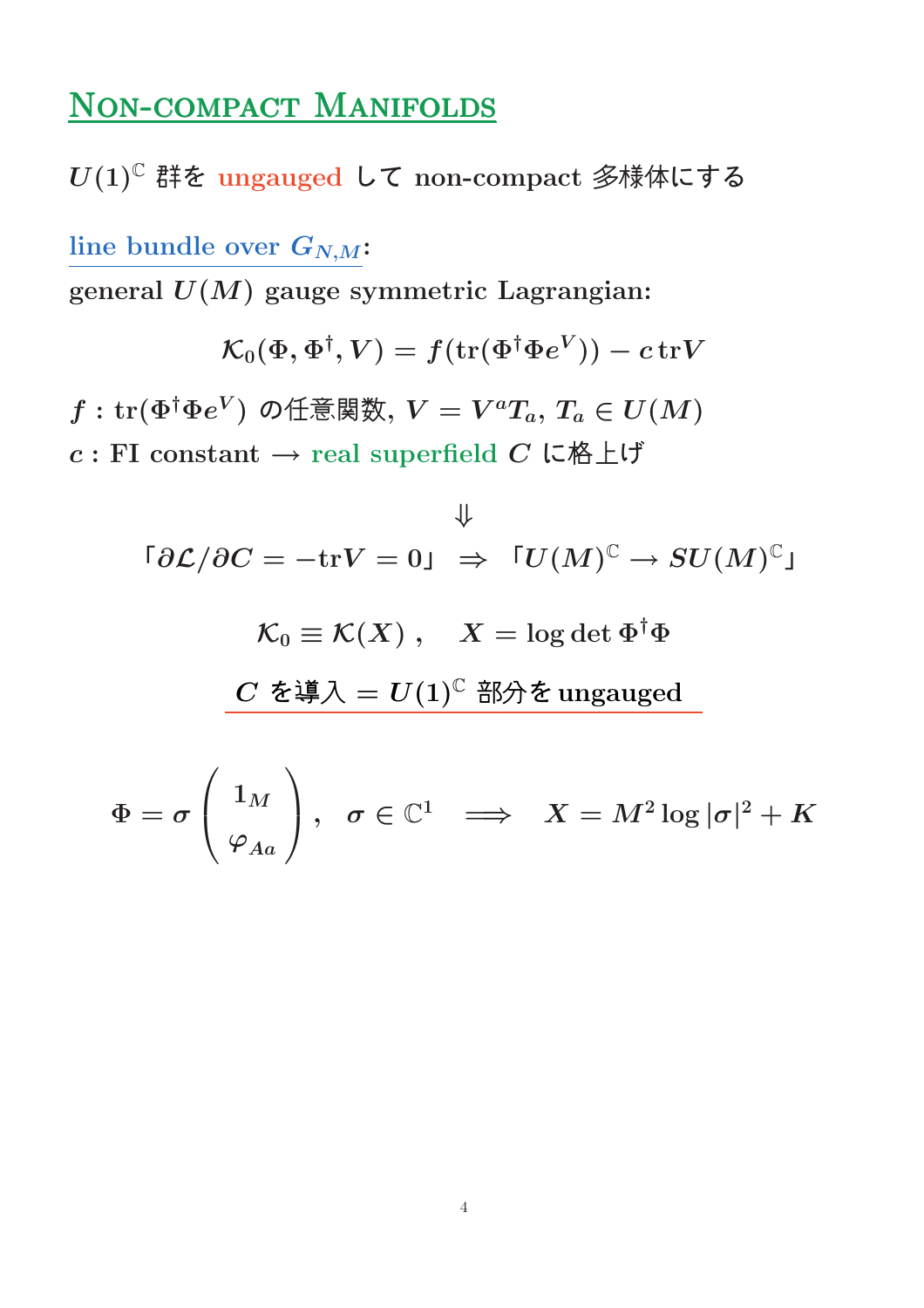# RICCI-FLATNESS CONDITION

$$
\left(\text{constant}\right)=e^{-NX}\frac{d}{dX}{\left(\frac{d\mathcal{K}}{dX}\right)^{M\left(N-M\right)+1}}
$$

#### **SOLUTION**

$$
\frac{d\mathcal{K}}{dX} = \left(\lambda e^{NX} + b\right)^{\frac{1}{D}}
$$
\n
$$
\lambda : \text{ positive real parameter}
$$
\n
$$
b : \text{integration constant}, \frac{1}{1 + \frac{1}{n} \ln \frac{1}{n}} \text{where } b : \text{in the equation}
$$
\n
$$
D = M(N - M) + 1
$$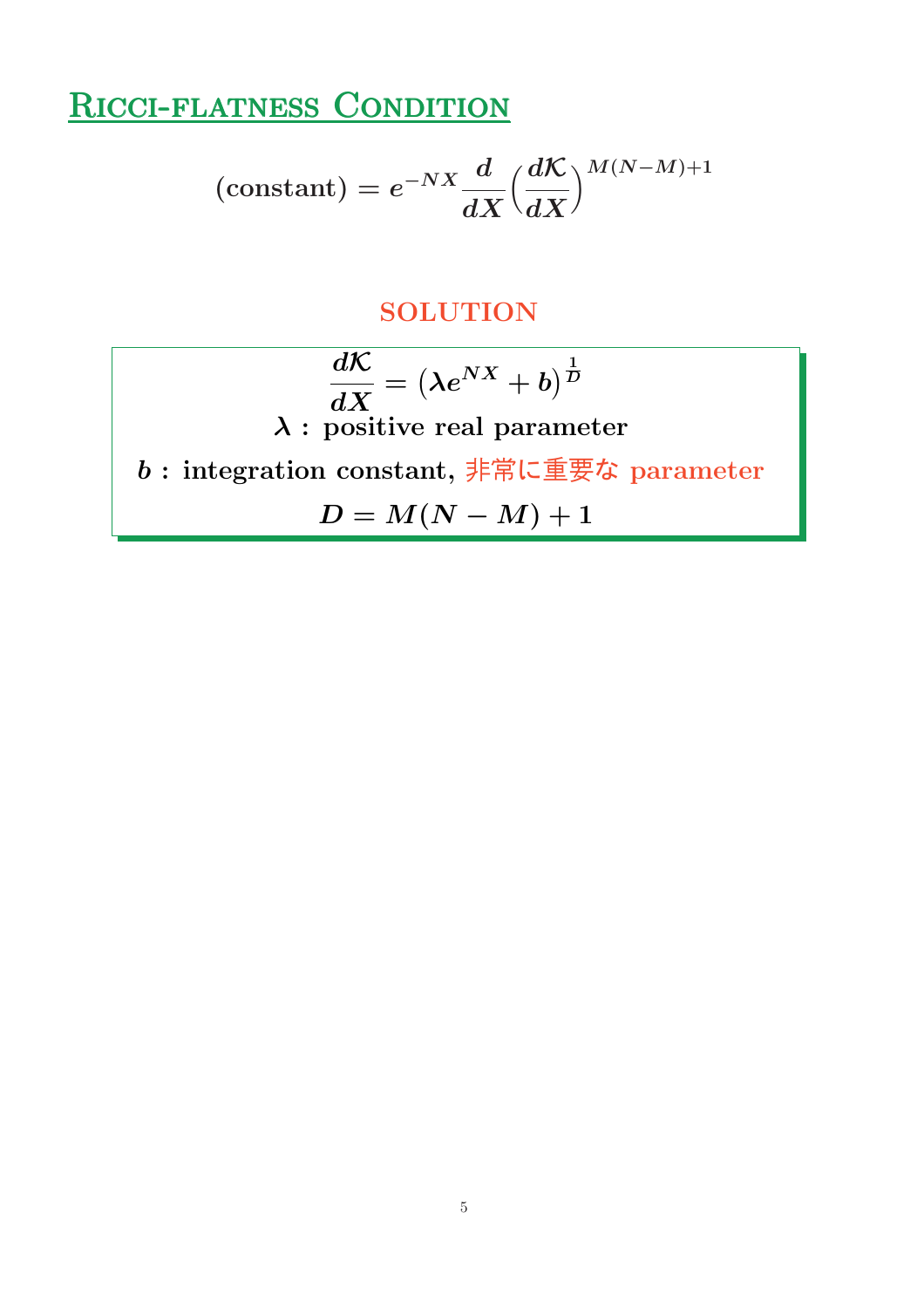特徴

 $b \neq 0$  での metric:  $\sigma = 0$  で潰れるが curvature は有限  $z^\mu = (\sigma,\,\varphi^i)$  は座標特異点 $(\sigma=0)$  を持つ

$$
\frac{\Downarrow}{\text{Phi} \times \text{Phi} : \rho \equiv \frac{\sigma^{MN}}{MN}}
$$

 $\rho = 0$   $(d\rho = 0)$  部分多様体:

 $g_{ij^*}\big|$  $\big\vert_{\rho=0}=b$ 1  ${}^{\bar{\text{\tiny{D}}}}\partial_i\partial_{j^*}\Psi \quad \impliedby \quad G_{N,M}$  の metric そのもの 任意の  $\rho \neq 0$   $(d\rho = 0)$  部分多様体も  $G_{N,M}$  で構成される

> canonical line bundle over  $G_{N,M}$  $\mathcal{O}(-MN)$  bundle over  $G_{N,M}$

$$
b = 0: 原点に特異点\n
$$
b = 4
$$
$$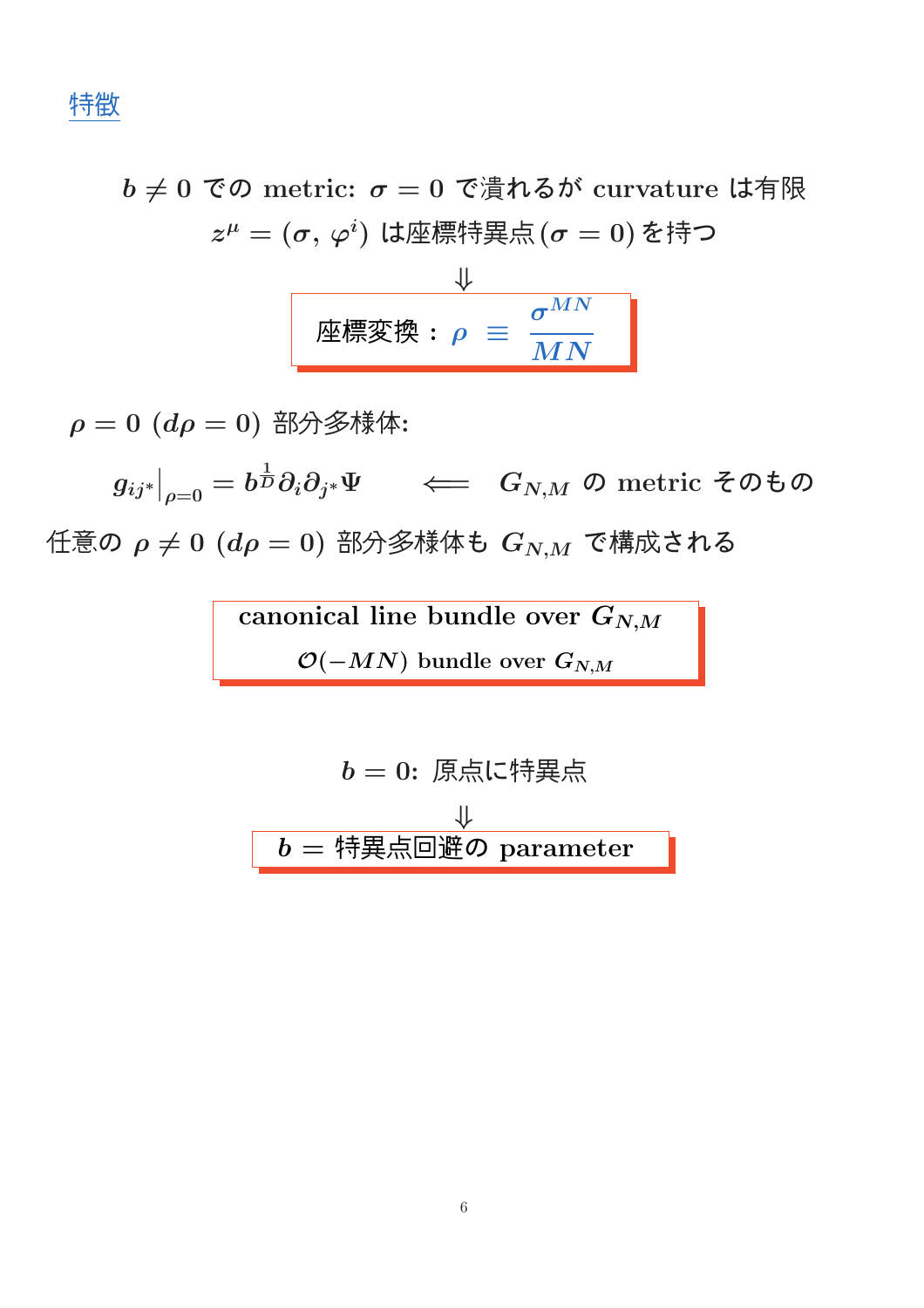Hermitian Symmetric Spaces:

† 拘束を課す:  $G_{2N,N}$  + Superpotential

$$
G_{2N,N} + \{ \varphi^T = \varphi \} \Longrightarrow \frac{Sp(N)}{U(N)}\\ G_{2N,N} + \{ \varphi^T = -\varphi \} \Longrightarrow \frac{SO(2N)}{U(N)}
$$

† non-Abelian gauge group を  $U(1)$  のみにする  $(M = 1)$ 

$$
G_{N,1}\;\Rightarrow\;{\Bbb C}P^{N-1}
$$

†  $\mathbb{C}P^{N-1}$  に拘束を課す:  $\mathbb{C}P^{N-1} + \text{Superpotential}$  $\mathbb{C}P^{N-1}+\{ \vec{\phi}^2=0\} \,\,\, \Rightarrow \,\,\,$  $SO(N)$  $SO(N-2)\times U(1)$  $\equiv Q^{N-2}$  $\mathbb{C}P^{26}+\left\{\Gamma_{ijk}\phi^{i}\phi^{j}\phi^{k}=0\right\}\ \Rightarrow$  $\boldsymbol{E_6}$  $SO(10)\times U(1)$  $\mathbb{C}P^{55}+\left\{d_{\alpha\beta\gamma\delta}\phi^{\alpha}\phi^{\beta}\phi^{\gamma}\phi^{\delta}=0\right\} \;\Rightarrow\;$  $\boldsymbol{E}_7$  $E_6 \times U(1)$ 

これらの canonical line bundle も同様に構成できる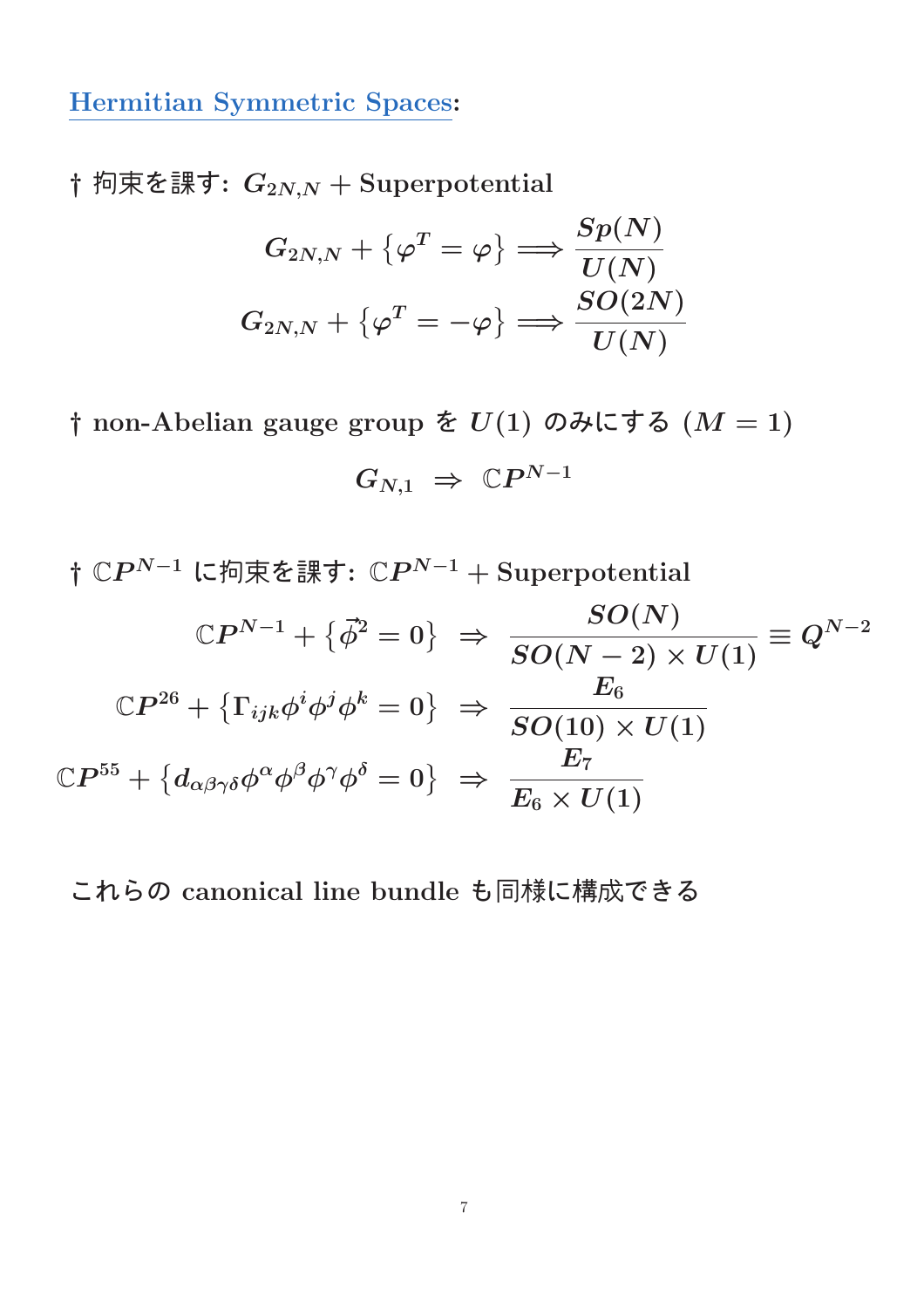THE SOLUTIONS OF RICCI-FLATNESS CONDITION:

$$
\frac{d{\cal K}}{dX}=\left(\lambda e^{{\cal C}X}+b\right)^{\frac{1}{D}}\,,\ \ \rho=\sigma^n/n\;.
$$

Hermitian symmetric spaces:

| type              | $\mathbb{C}\ltimes G/H$                       | $\mathcal C$       | D                       | $\boldsymbol{n}$   |
|-------------------|-----------------------------------------------|--------------------|-------------------------|--------------------|
| $\text{AIII}_1$   | $\mathbb{C}\ltimes \mathbb{C}P^{N-1}$         | $\boldsymbol{N}$   | $1 + (N - 1)$           | $\boldsymbol{N}$   |
| $\mathbf{AIII}_2$ | $\mathbb{C}\ltimes G_{N,M}$                   | $\boldsymbol{N}$   | $1+M(N-M)$              | MN                 |
| <b>BDI</b>        | $\mathbb{C}\ltimes Q^{N-2}$                   | $\boldsymbol{N-2}$ | $1 + (N - 2)$           | $\boldsymbol{N-2}$ |
| <b>CI</b>         | $\mathbb{C} \ltimes Sp(N)/U(N)$               | $N+1$              | $1+\frac{1}{2}N(N+1)$   | $N(N+1)$           |
| <b>DIII</b>       | $\mathbb{C} \ltimes SO(2N)/U(N)$              | $\boldsymbol{N-1}$ | $1 + \frac{1}{2}N(N-1)$ | $N(N-1)$           |
| EIII              | $\mathbb{C} \ltimes E_6/[SO(10) \times U(1)]$ | <b>12</b>          | $1 + 16$                | 12                 |
| <b>EVII</b>       | $\mathbb{C}\ltimes E_7/[E_6\times U(1)]$      | 18                 | $1 + 27$                | 18                 |

$$
D = \dim_\mathbb{C} (\mathbb{C} \ltimes G/H) \;,\;\; \mathcal{C} = \frac{1}{2} C_2(G)
$$

 $Q^1 \,\, \simeq \,\, \mathbb{C}P^1 \,\, \simeq \,\, SO(4)/U(2) \,\, \simeq \,\, Sp(1)/U(1)$  $Q^2 \,\, \simeq \,\, \mathbb{C}P^1 \times \mathbb{C}P^1$  $\mathbb{C}P^3 \ \simeq \ SO(6)/U(3)$  $Q^3 \,\,\simeq\,\, Sp(2)/U(2)$  $Q^4 \,\, \simeq \,\, G_{4,2}$  $G_{N,M}\;\simeq\;G_{N,N-M}$ 

 $\infty$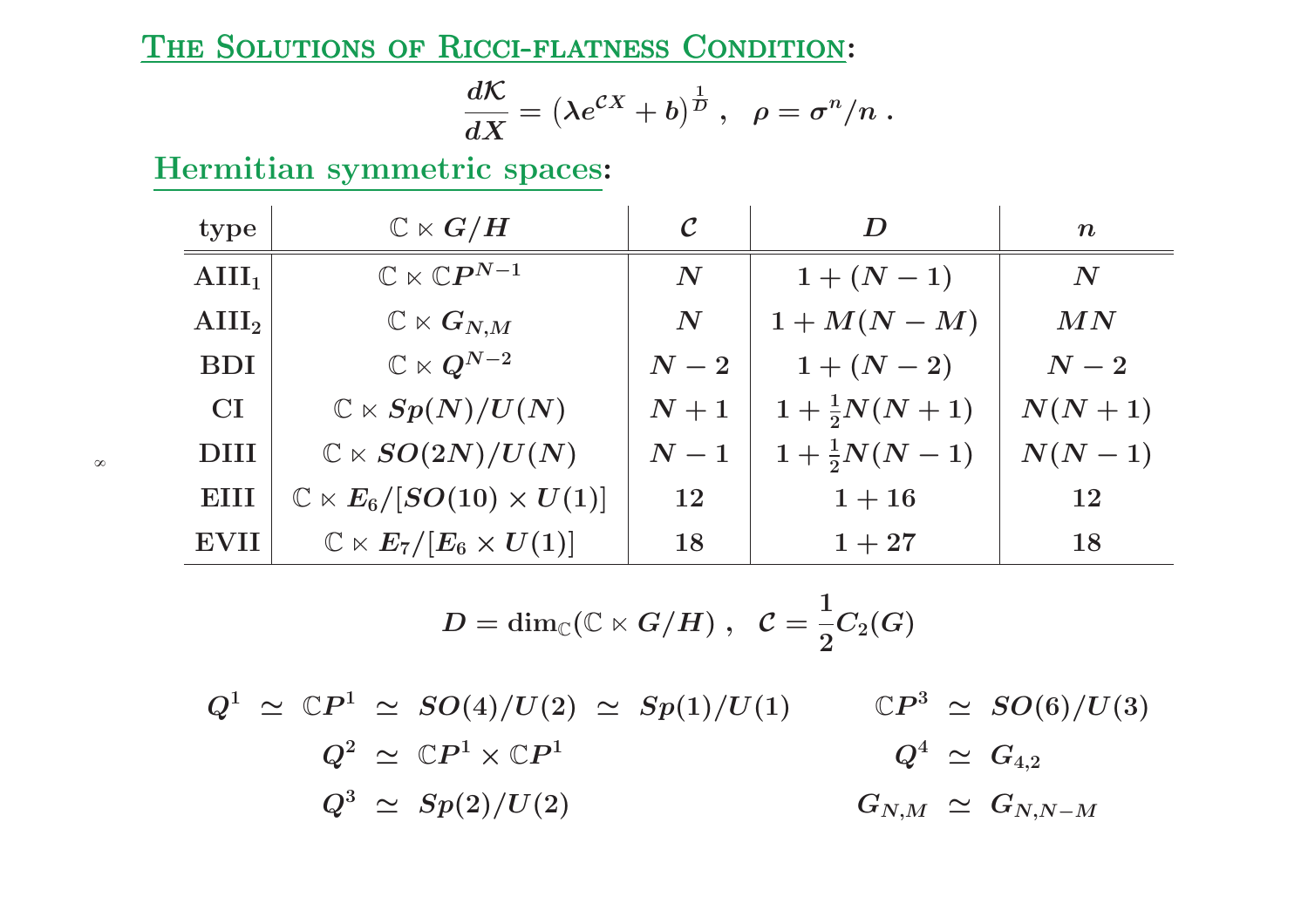## **GENERALIZATIONS**

 $\overline{\text{Kähler coset } G/H}$  には Einstein 計量が入れられる

⇓

Kähler  $G/H$  を base にした line bundle が作られる

Non-symmetric Spaces

$$
\hbox{(ex.)}\qquad \mathbb{C}\ltimes \frac{SU(\ell+m+n)}{S[U(\ell)\times U(m)\times U(n)]}
$$

† 複素構造が 2 種類存在する

Direct Product

$$
(\mathrm{ex.}) \qquad \mathbb{C} \ltimes \{\mathbb{C}P^{N-1} \times \mathbb{C}P^{M-1}\}
$$

 $\dagger$  それぞれの半径は任意ではない $(N: M)$